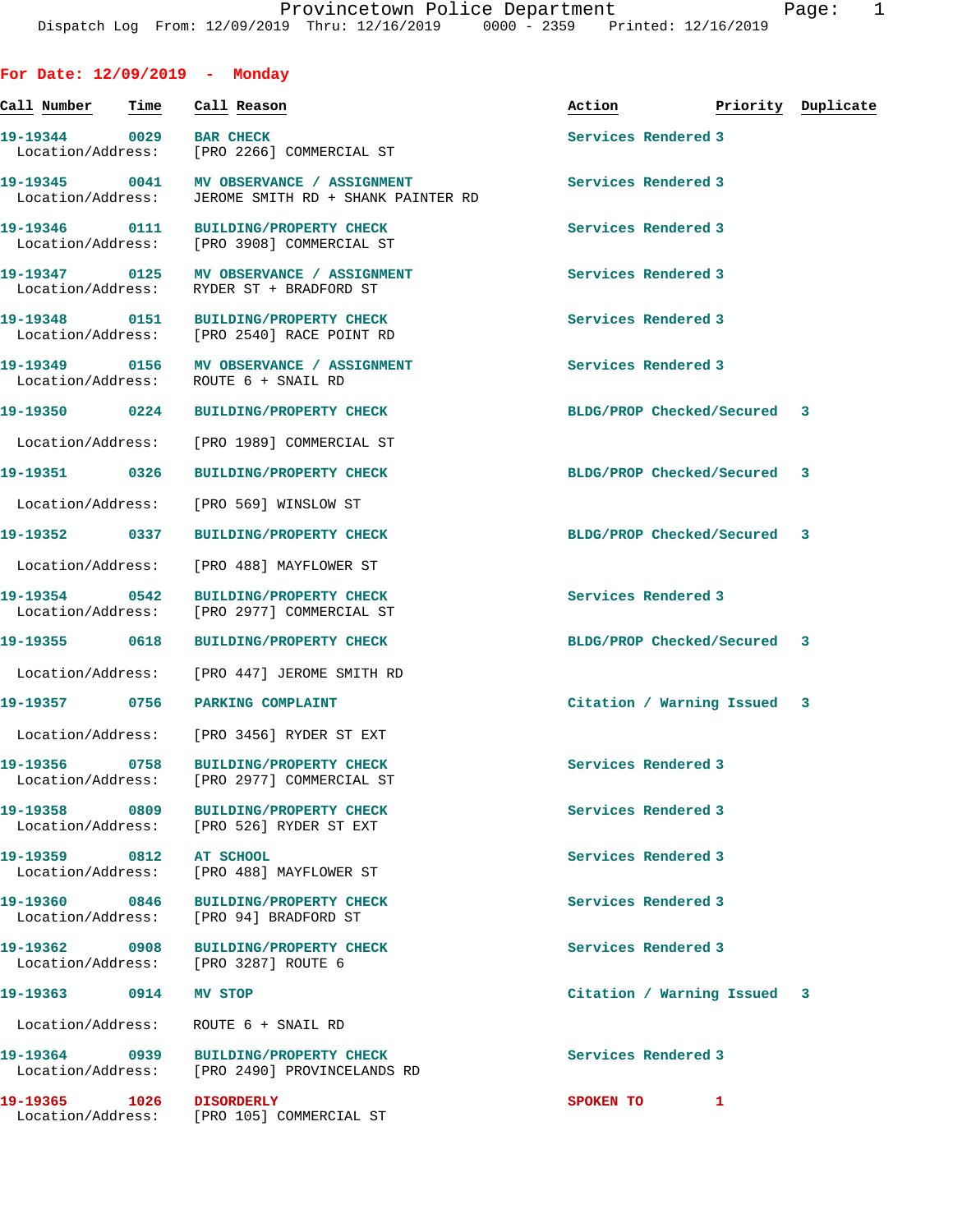**19-19367 1051 ASSIST CITIZEN Services Rendered 3** 

 Location/Address: BRADFORD ST 19-19368 1128 MV OBSERVANCE / ASSIGNMENT **Services Rendered 3**  Location/Address: [PRO 3440] ROUTE 6 **19-19370 1254 ALARM - FIRE False Alarm 1**  Location/Address: [PRO 3430] COMMERCIAL ST **19-19369 1302 BUILDING/PROPERTY CHECK Services Rendered 3**  [PRO 4889] MAYFLOWER ST **19-19371 1316 MEDICAL EMERGENCY Transported to Hospital 1** Location/Address: [PRO 3222] ALDEN ST **19-19372 1318 MV STOP VERBAL WARNING 3**  Location/Address: [PRO 3405] COMMERCIAL ST **19-19374 1428 ALARM - FIRE False Alarm 1**  Location/Address: [PRO 116] COMMERCIAL ST **19-19375 1450 SERVICE CALL - POLICE Services Rendered 3**  Location/Address: [PRO 569] WINSLOW ST 19-19376 1537 PARK, WALK & TALK **Services Rendered 3**  Location/Address: [PRO 105] COMMERCIAL ST **19-19377 1559 ASSIST DEPARTMENT / MUTUAL AID Transferred Custody 3** Location/Address: COMMERCIAL ST + MECHANIC ST **19-19378 1608 MEDICAL EMERGENCY Transported to Hospital 1** Location/Address: MECHANIC ST + COMMERCIAL ST **19-19380 1658 MV OBSERVANCE / ASSIGNMENT Services Rendered 3**  Location/Address: [PRO 2197] SHANK PAINTER RD 19-19381 1816 MV OBSERVANCE / ASSIGNMENT **Services Rendered 3**  Location/Address: SHANK PAINTER RD + BROWNE ST **19-19382 1849 MV OBSERVANCE / ASSIGNMENT Services Rendered 3**  Location/Address: BRADFORD ST 19-19383 1859 PARK, WALK & TALK 1998 PARK Services Rendered 3 Location/Address: [PRO 539] SHANK PAINTER RD **19-19384 1910 HAZARDS Could Not Locate 2**  Location/Address: [PRO 75] CAPTAIN BERTIES WAY **19-19385 1933 BUILDING/PROPERTY CHECK Services Rendered 3**  Location/Address: [PRO 526] RYDER ST EXT **19-19386 1934 BUILDING/PROPERTY CHECK Services Rendered 3**  Location/Address: [PRO 3259] MACMILLAN WHARF **19-19387 1934 SERVICE CALL - POLICE Could Not Locate 3**  Location/Address: [PRO 1882] SHANK PAINTER RD **19-19388 2108 MEDICAL EMERGENCY Services Rendered 1**  Location/Address: [PRO 2616] COMMERCIAL ST **19-19389 2115 BUILDING/PROPERTY CHECK BLDG/PROP Checked/Secured 3** Location/Address: [PRO 539] SHANK PAINTER RD **19-19390 2334 BUILDING/PROPERTY CHECK BLDG/PROP Checked/Secured 3**

Location/Address: [PRO 1780] JOHNSON ST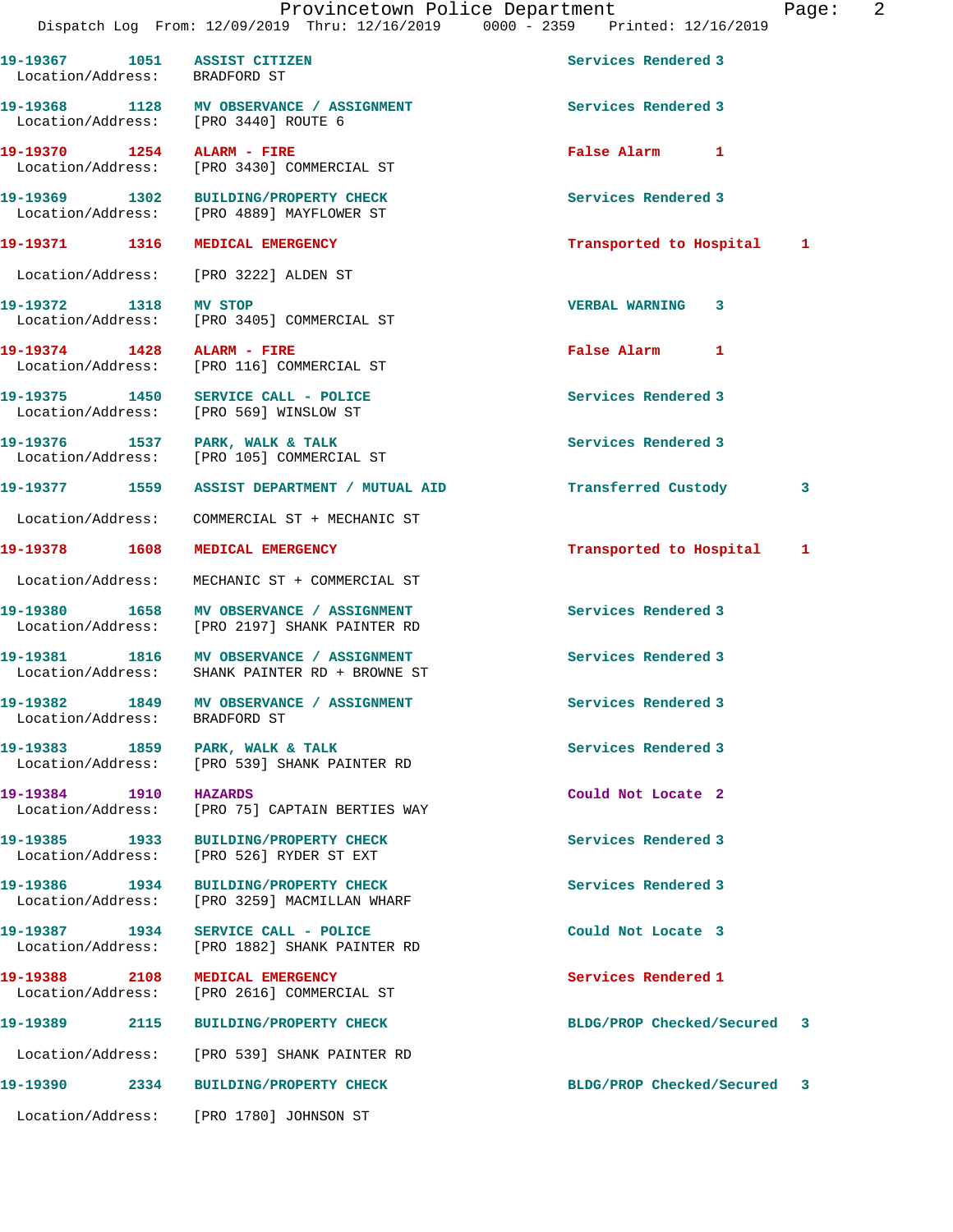|                                    | Provincetown Police Department<br>Dispatch Log From: 12/09/2019 Thru: 12/16/2019 0000 - 2359 Printed: 12/16/2019 |                             | 3<br>Page: |
|------------------------------------|------------------------------------------------------------------------------------------------------------------|-----------------------------|------------|
|                                    | 19-19391 2354 BUILDING/PROPERTY CHECK<br>Location/Address: [PRO 3259] MACMILLAN WHARF                            | Services Rendered 3         |            |
| 19-19392 2356 MV STOP              | Location/Address: RYDER ST + BRADFORD ST                                                                         | <b>VERBAL WARNING 3</b>     |            |
| For Date: $12/10/2019$ - Tuesday   |                                                                                                                  |                             |            |
|                                    | 19-19393 0010 BUILDING/PROPERTY CHECK<br>Location/Address: [PRO 2483] COMMERCIAL ST                              | Services Rendered 3         |            |
|                                    | 19-19394 0034 BUILDING/PROPERTY CHECK<br>Location/Address: [PRO 2206] PILGRIMS LANDING                           | Services Rendered 3         |            |
|                                    | 19-19395 0038 MV OBSERVANCE / ASSIGNMENT<br>Location/Address: RYDER ST + BRADFORD ST                             | Services Rendered 3         |            |
|                                    | 19-19396 0122 MV OBSERVANCE / ASSIGNMENT<br>Location/Address: HIGH POLE HILL + BRADFORD ST                       | Services Rendered 3         |            |
|                                    | 19-19397 0307 BUILDING/PROPERTY CHECK                                                                            | BLDG/PROP Checked/Secured 3 |            |
|                                    | Location/Address: [PRO 3430] COMMERCIAL ST                                                                       |                             |            |
|                                    | 19-19398 0338 BUILDING/PROPERTY CHECK                                                                            | BLDG/PROP Checked/Secured 3 |            |
|                                    | Location/Address: [PRO 516] RACE POINT RD                                                                        |                             |            |
| Location/Address: SHIPS WAY RD     | 19-19399 0346 ALARM - GENERAL                                                                                    | Unfounded 1                 |            |
|                                    | 19-19400 0413 BUILDING/PROPERTY CHECK<br>Location/Address: [PRO 2490] PROVINCELANDS RD                           | Services Rendered 3         |            |
|                                    | 19-19401 0532 BUILDING/PROPERTY CHECK                                                                            | BLDG/PROP Checked/Secured 3 |            |
|                                    | Location/Address: [PRO 1783] FRANKLIN ST                                                                         |                             |            |
|                                    | 19-19402 0533 MV OBSERVANCE / ASSIGNMENT<br>Location/Address: ROUTE 6 + HOWLAND ST                               | Services Rendered 3         |            |
|                                    | 19-19403 0544 PARK, WALK & TALK<br>Location/Address: [PRO 516] RACE POINT RD                                     | Services Rendered 3         |            |
|                                    | 19-19404 0613 MEDICAL EMERGENCY                                                                                  | Transported to Hospital     | 1          |
|                                    | Location/Address: [PRO 3670] SHANK PAINTER RD                                                                    |                             |            |
| 19-19408 0814<br>Location/Address: | PARK, WALK & TALK<br>[PRO 488] MAYFLOWER ST                                                                      | Services Rendered 3         |            |
| Location/Address:                  | 19-19409 0816 PARK, WALK & TALK<br>[PRO 569] WINSLOW ST                                                          | Services Rendered 3         |            |
| 19-19407 0820<br>Location/Address: | <b>BUILDING/PROPERTY CHECK</b><br>[PRO 3259] MACMILLAN WHARF                                                     | Services Rendered 3         |            |
| 19-19410 0904<br>Location/Address: | <b>FOLLOW UP</b><br>COOK ST                                                                                      | Services Rendered 2         |            |
| 19-19412 1012<br>Location/Address: | PROPERTY DAMAGE<br>[PRO 1885] FRANKLIN ST                                                                        | SPOKEN TO 3                 |            |
| 19-19413 1019 MV DISABLED          | Location/Address: [PRO 1557] COMMERCIAL ST                                                                       | Services Rendered 2         | 1          |
|                                    | 19-19414 1028 MEDICAL EMERGENCY<br>Location/Address: [PRO 3224] COMMERCIAL ST                                    | PATIENT REFUSAL 1           |            |
| 19-19415                           | 1212 COMPLAINT - GENERAL                                                                                         | No Action Required          | 3          |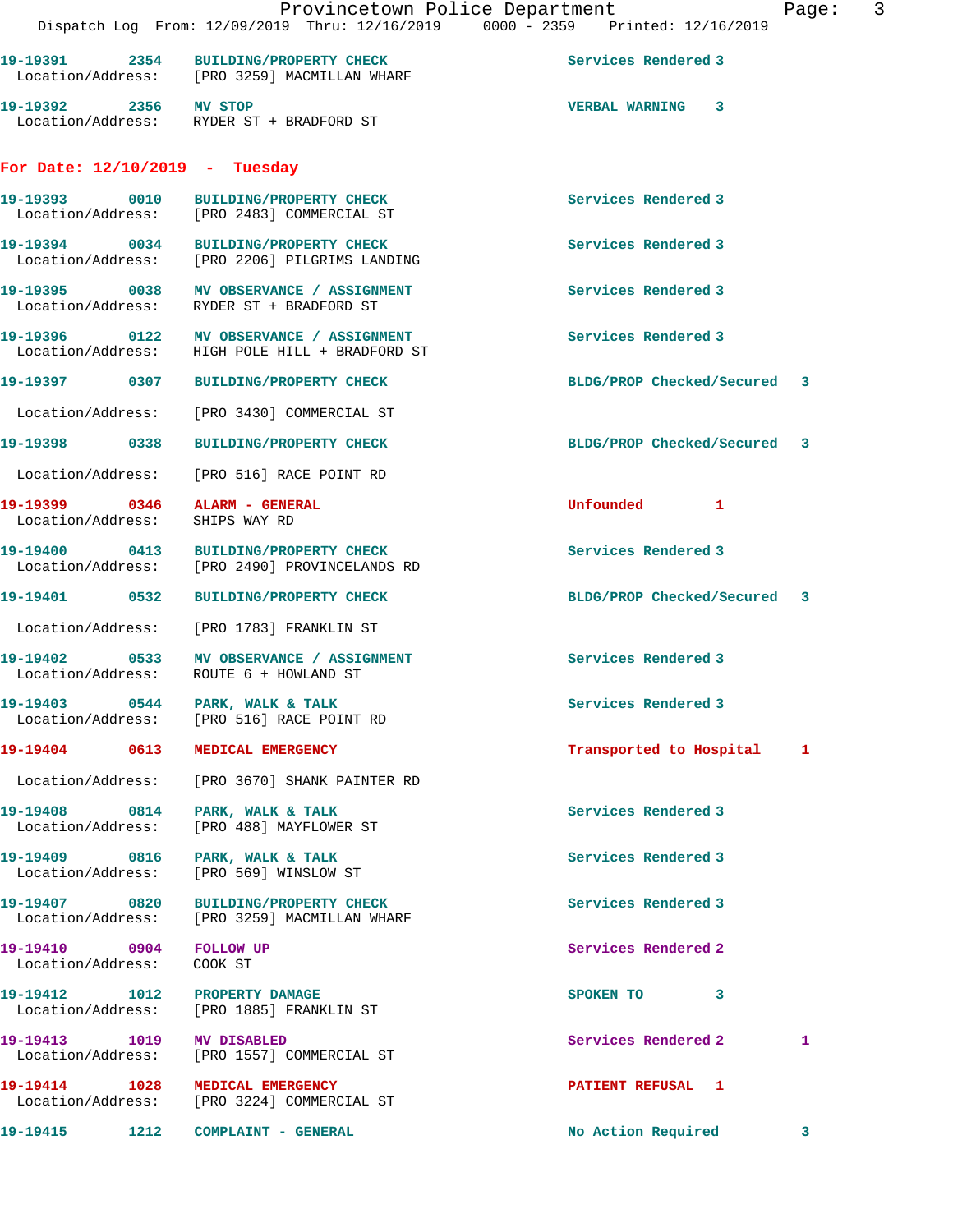Location/Address: ROUTE 6 + RACE POINT RD

19-19416 1222 PARK, WALK & TALK **Services Rendered 3** Location/Address: [PRO 3296] SHANK PAINTER RD

19-19419 **1249** PARK, WALK & TALK **Services Rendered 3** 

**19-19421 1254 ALARM - GENERAL Services Rendered 1**  Location/Address: CONWELL ST

**19-19425 1545 MV STOP VERBAL WARNING 3**  Location/Address: BRADFORD ST

**19-19430 1646 PARK, WALK & TALK Services Rendered 3** 

Location/Address: [PRO 4136] BRADFORD ST

Location/Address: [PRO 1451] BRADFORD ST

Location/Address: HOWLAND ST + BRADFORD ST

**19-19433 2326 BUILDING/PROPERTY CHECK Services Rendered 3**  Location/Address: [PRO 3259] MACMILLAN WHARF

## **For Date: 12/11/2019 - Wednesday**

| 19-19434<br>Location/Address: | 0001 | MV OBSERVANCE / ASSIGNMENT<br>[PRO 3912] SHANK PAINTER RD | Services Rendered 3         |  |
|-------------------------------|------|-----------------------------------------------------------|-----------------------------|--|
| 19-19435<br>Location/Address: | 0040 | PARK, WALK & TALK<br>[PRO 539] SHANK PAINTER RD           | 3<br>SPOKEN TO              |  |
| 19–19436                      | 0049 | <b>BUILDING/PROPERTY CHECK</b>                            | BLDG/PROP Checked/Secured 3 |  |
| Location/Address:             |      | [PRO 3908] COMMERCIAL ST                                  |                             |  |
| 19–19437                      | 0105 | MV OBSERVANCE<br><b>ASSIGNMENT</b>                        | Services Rendered 3         |  |

**19-19417 1231 FOLLOW UP Services Rendered 2**  Location/Address: [PRO 175] COMMERCIAL ST

**19-19418 1235 COMPLAINT - GENERAL Services Rendered 3**  [PRO 2187] BRADFORD ST

Location/Address: [PRO 105] COMMERCIAL ST

**19-19420 1300 MV OBSERVANCE / ASSIGNMENT Services Rendered 3**  Location/Address: HARRY KEMP WAY + CONWELL ST

Location/Address: [PRO 519] RACE POINT RD

**19-19423 1454 AT SCHOOL Services Rendered 3** 

Location/Address: [PRO 488] MAYFLOWER ST

Location/Address: [PRO 105] COMMERCIAL ST

Location/Address: [PRO 3314] COMMERCIAL ST

**19-19431 2045 MV OBSERVANCE / ASSIGNMENT Services Rendered 3** 

**19-19422 1419 ANIMAL CALL Services Rendered 2 1** 

**19-19432 2048 MV STOP Citation / Warning Issued 3**

Location/Address: [PRO 569] WINSLOW ST

19-19426 1609 PARK, WALK & TALK **Services Rendered 3** 

**19-19427 1616 PARK, WALK & TALK Services Rendered 3** 

**19-19428 1618 BUILDING/PROPERTY CHECK BLDG/PROP Checked/Secured 3**

Location/Address: [PRO 1638] COMMERCIAL ST

**19-19429 1621 MV OBSERVANCE / ASSIGNMENT Services Rendered 3**  Location/Address: [PRO 4136] BRADFORD ST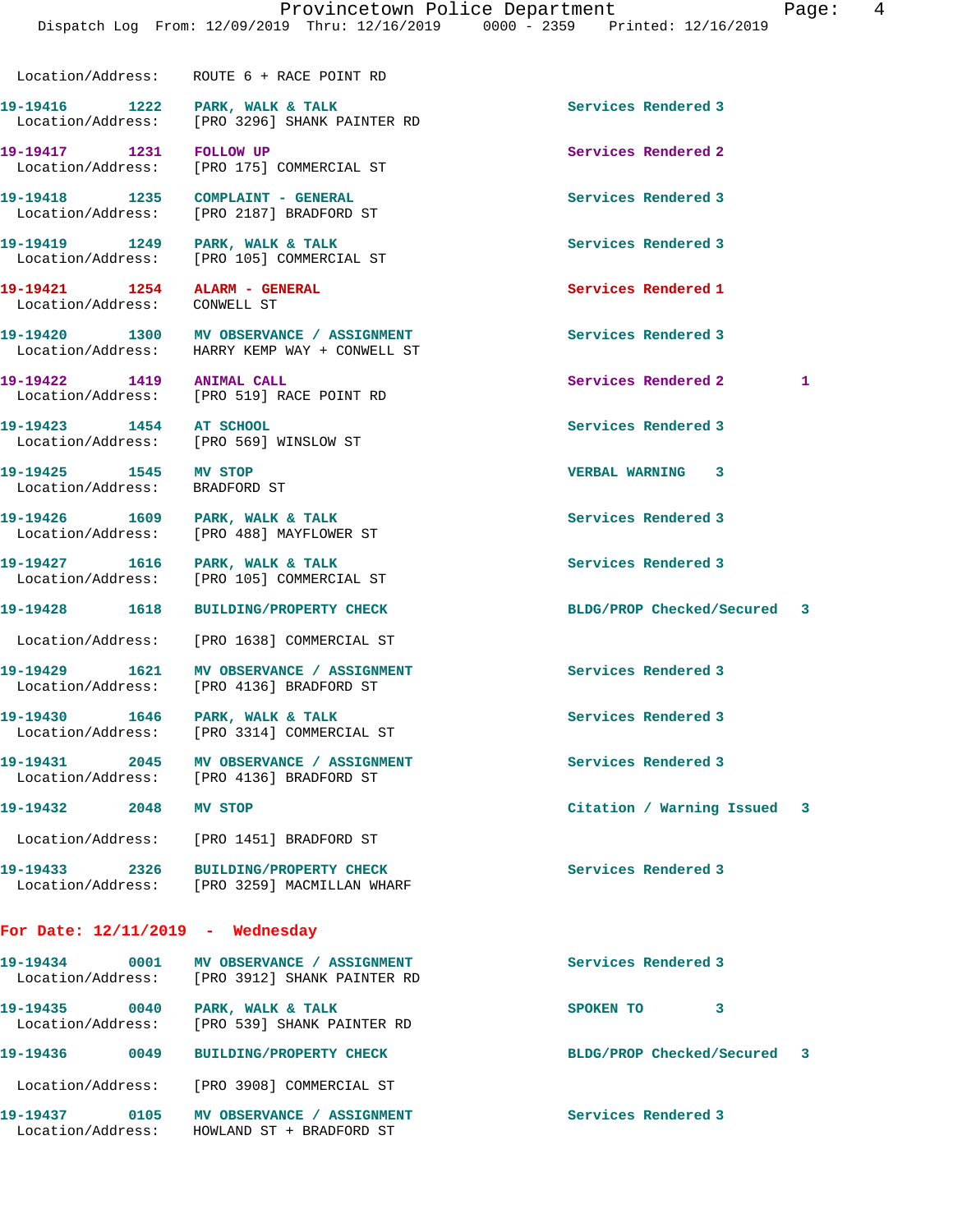| 19-19438 0110                                                     | MV OBSERVANCE / ASSIGNMENT<br>Location/Address: ROUTE 6 + CONWELL ST                  | Services Rendered 3         |
|-------------------------------------------------------------------|---------------------------------------------------------------------------------------|-----------------------------|
| 19-19439   0120   MV COMPLAINT<br>Location/Address: RACE POINT RD |                                                                                       | <b>VERBAL WARNING 2</b>     |
| 19-19440 0237                                                     | <b>BUILDING/PROPERTY CHECK</b>                                                        | BLDG/PROP Checked/Secured 3 |
| Location/Address:                                                 | [PRO 440] HARRY KEMP WAY                                                              |                             |
| 19-19441 0237<br>Location/Address:                                | <b>BUILDING/PROPERTY CHECK</b><br>[PRO 526] RYDER ST EXT                              | Services Rendered 3         |
| 19-19443 0251<br>Location/Address:                                | MV OBSERVANCE / ASSIGNMENT<br>BRADFORD ST + RYDER ST                                  | Services Rendered 3         |
| 19-19442 0257                                                     | <b>BUILDING/PROPERTY CHECK</b>                                                        | BLDG/PROP Checked/Secured 3 |
|                                                                   | Location/Address: [PRO 1989] COMMERCIAL ST                                            |                             |
| 19-19444 0404                                                     | <b>BUILDING/PROPERTY CHECK</b>                                                        | BLDG/PROP Checked/Secured 3 |
| Location/Address:                                                 | [PRO 537] SHANK PAINTER RD                                                            |                             |
| 19-19445 0413                                                     | ASSIST CITIZEN<br>Location/Address: [PRO 542] SHANK PAINTER RD                        | SPOKEN TO 3                 |
| 19-19446 0450<br>Location/Address:                                | MV OBSERVANCE / ASSIGNMENT<br>SHANK PAINTER RD + JEROME SMITH RD                      | Services Rendered 3         |
| 19-19447 0500                                                     | <b>BUILDING/PROPERTY CHECK</b>                                                        | BLDG/PROP Checked/Secured 3 |
| Location/Address:                                                 | [PRO 379] COMMERCIAL ST                                                               |                             |
| 19-19448 0522<br>Location/Address:                                | MV OBSERVANCE / ASSIGNMENT<br>SNAIL RD + ROUTE 6                                      | Services Rendered 3         |
| 19-19450 0554<br>Location/Address: [PRO 2513] ROUTE 6             | MV STOP                                                                               | VERBAL WARNING 3            |
| 19-19452 0612                                                     | <b>BUILDING/PROPERTY CHECK</b>                                                        | BLDG/PROP Checked/Secured 3 |
| Location/Address: MAYFLOWER AVE                                   |                                                                                       |                             |
| 19-19453<br>0632                                                  | <b>ASSIST CITIZEN</b><br>Location/Address: [PRO 1486] PEARL ST                        | Services Rendered 3         |
| 19-19454 0810 AT SCHOOL                                           | Location/Address: [PRO 488] MAYFLOWER ST                                              | Services Rendered 3         |
| 19-19455 0814 AT SCHOOL                                           | Location/Address: [PRO 569] WINSLOW ST                                                | Services Rendered 3         |
| 19-19458 0851                                                     | TO COURT<br>Location/Address: [PRO 542] SHANK PAINTER RD                              | Services Rendered 3         |
|                                                                   | 19-19456 0959 MV OBSERVANCE / ASSIGNMENT<br>Location/Address: [PRO 105] COMMERCIAL ST | Services Rendered 3         |
| 19-19457 1004 DRONE FLIGHT                                        | Location/Address: [PRO 105] COMMERCIAL ST                                             | Services Rendered 3         |
| 19-19459 1230 LOST WALLET                                         | Location/Address: [PRO 542] SHANK PAINTER RD                                          | Services Rendered 3         |
| Location/Address: COMMERCIAL ST                                   | 19-19460 1347 LARCENY / FORGERY / FRAUD                                               | Services Rendered 2         |
| 19-19461 1356 ANIMAL CALL                                         | Location/Address: [PRO 2500] COMMERCIAL ST                                            | Services Rendered 2         |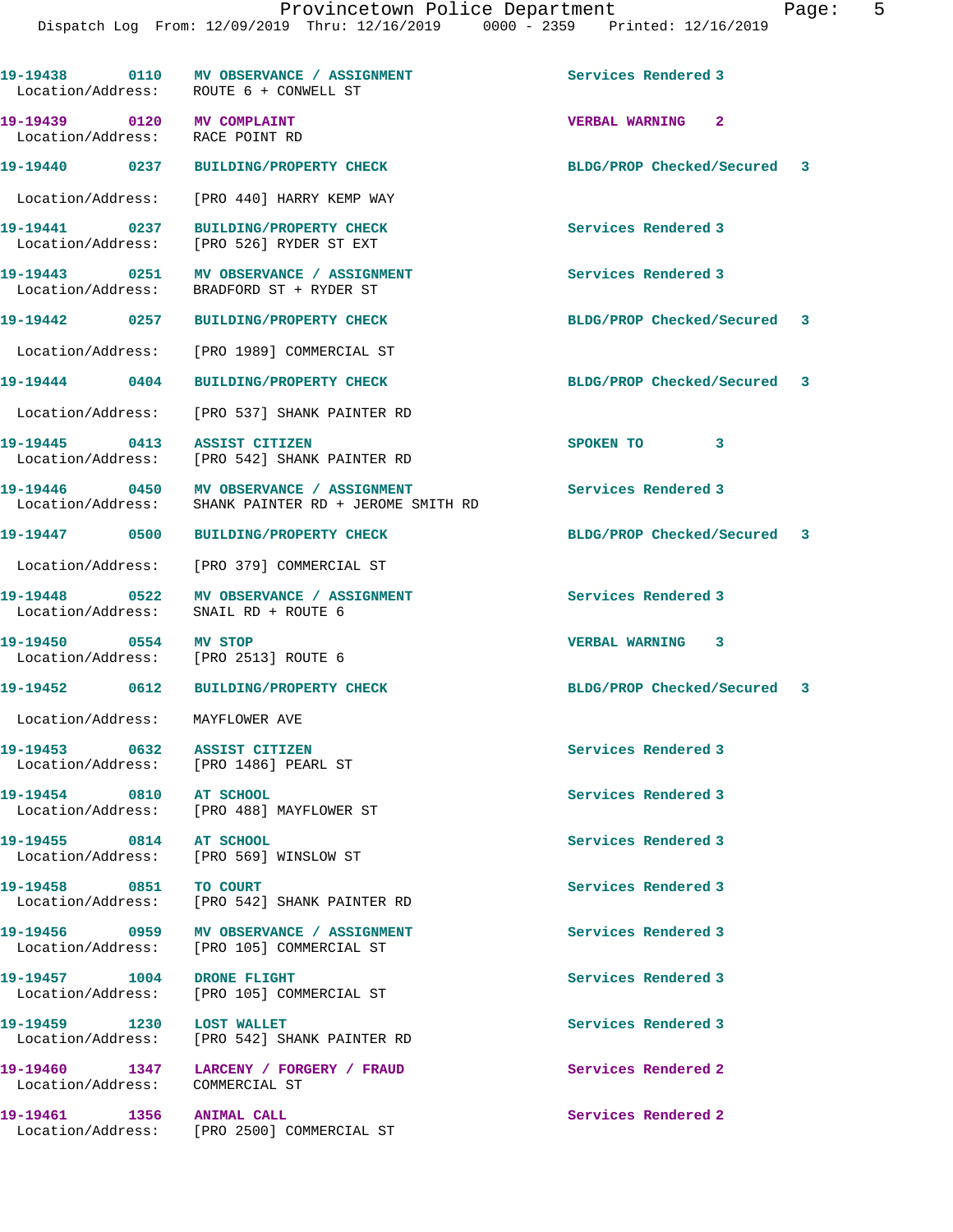**19-19462 1451 SCHOOL Services Rendered 3** 

**19-19464 1526 MV OBSERVANCE / ASSIGNMENT Services Rendered 3** 

**19-19463 1527 PARK, WALK & TALK Services Rendered 3** 

19-19465 1531 GENERAL INFO 19-19465 Services Rendered 3<br>
Location/Address: [PRO 105] COMMERCIAL ST [PRO 105] COMMERCIAL ST **19-19466 1727 MEDICAL EMERGENCY PATIENT REFUSAL 1**  Location/Address: [PRO 1543] COMMERCIAL ST **19-19467 1908 MEDICAL EMERGENCY PATIENT REFUSAL 1**  Location/Address: [PRO 3222] ALDEN ST **19-19468 1928 MEDICAL EMERGENCY PATIENT REFUSAL 1**  Location/Address: [PRO 105] COMMERCIAL ST **19-19469 2102 BUILDING/PROPERTY CHECK BLDG/PROP Checked/Secured 3** Location/Address: [PRO 539] SHANK PAINTER RD **19-19470 2135 ALARM - GENERAL False Alarm 1**  Location/Address: [PRO 440] HARRY KEMP WAY 19-19471 2155 BUILDING/PROPERTY CHECK **Services Rendered 3**  Location/Address: [PRO 3259] MACMILLAN WHARF **19-19472 2158 BUILDING/PROPERTY CHECK Services Rendered 3**  Location/Address: [PRO 526] RYDER ST EXT **19-19473 2200 MV STOP VERBAL WARNING 3**  Location/Address: [PRO 1603] STANDISH ST **19-19474 2209 MV STOP VERBAL WARNING 3**  Location/Address: HARRY KEMP WAY + HOWLAND ST **19-19475 2323 GENERAL INFO Services Rendered 3**  Location/Address: [PRO 542] SHANK PAINTER RD

19-19476 2330 SERVE WARRANT **Arrest(s)** Made 3 Location/Address: COMMERCIAL ST Refer To Arrest: 19-249-AR

Location/Address: [PRO 569] WINSLOW ST

Location/Address: [PRO 105] COMMERCIAL ST

Location/Address: HARRY KEMP WAY

## **For Date: 12/12/2019 - Thursday**

| 0059<br>19–19477<br>Location/Address: | <b>BUILDING/PROPERTY CHECK</b><br>[PRO 3259] MACMILLAN WHARF | Services Rendered 3           |
|---------------------------------------|--------------------------------------------------------------|-------------------------------|
| 19-19478<br>0108<br>Location:         | PARK, WALK & TALK<br>[PRO 3431] LOPES SOUARE                 | Services Rendered 3           |
| 0127<br>19–19479<br>Location/Address: | MV OBSERVANCE / ASSIGNMENT<br>BRADFORD ST + HOWLAND ST       | Services Rendered 3           |
| 19-19480<br>0131                      | MEDICAL EMERGENCY                                            | 1<br>Transported to Hospital  |
| Location/Address:                     | BRADFORD ST + NICKERSON ST                                   |                               |
| 19-19482<br>0153                      | <b>HAZARDS</b>                                               | Referred to Other Agency<br>2 |
|                                       | Location/Address: [PRO 542] SHANK PAINTER RD                 |                               |
| 19-19483<br>0435                      | <b>BUILDING/PROPERTY CHECK</b>                               | BLDG/PROP Checked/Secured 3   |
| Location/Address:                     | FPRO 4131<br>CONWELL ST                                      |                               |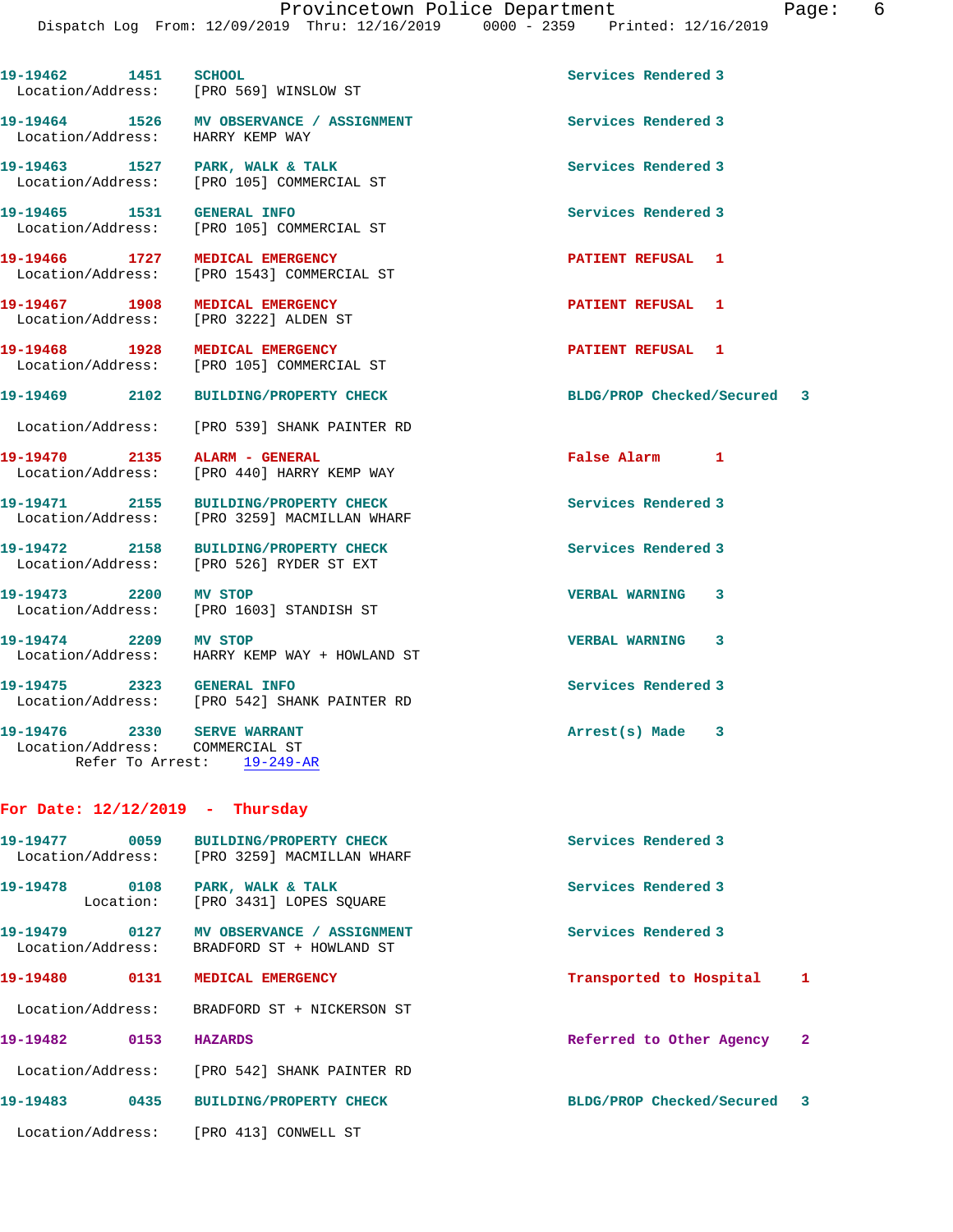|  | 0 - 2359 | Printed: 12/16/2019 |  |
|--|----------|---------------------|--|
|  |          |                     |  |
|  |          |                     |  |

|                                  | 19-19484 0529 MV OBSERVANCE / ASSIGNMENT<br>Location/Address: ROUTE 6 + HOWLAND ST   | Services Rendered 3         |   |
|----------------------------------|--------------------------------------------------------------------------------------|-----------------------------|---|
| 19-19486 0755 MV COMPLAINT       | Location/Address: [PRO 1650] BRADFORD ST EXT                                         | Services Rendered 2         |   |
| 19-19487 0810 AT SCHOOL          | Location/Address: [PRO 488] MAYFLOWER ST                                             | Services Rendered 3         |   |
| 19-19488 0812 PARK, WALK & TALK  | Location/Address: [PRO 569] WINSLOW ST                                               | Services Rendered 3         |   |
| 19-19489 0817 ESCORT / TRANSPORT |                                                                                      | Transferred Custody         | 3 |
|                                  | Location/Address: [PRO 542] SHANK PAINTER RD<br>Refer To Arrest: 19-249-AR           |                             |   |
|                                  | 19-19490 0928 BUILDING/PROPERTY CHECK                                                | BLDG/PROP Checked/Secured 3 |   |
|                                  | Location/Address: [PRO 3317] CEMETERY RD                                             |                             |   |
| 19-19491 0940 LOST EYEGLASSES    | Location/Address: [PRO 542] SHANK PAINTER RD                                         | Services Rendered 3         |   |
|                                  | 19-19492 0948 BUILDING/PROPERTY CHECK                                                | BLDG/PROP Checked/Secured 3 |   |
|                                  | Location/Address: [PRO 3287] ROUTE 6                                                 |                             |   |
| 19-19495 1114 PET PANTRY         | Location/Address: [PRO 3296] SHANK PAINTER RD                                        | Services Rendered 3         |   |
|                                  | 19-19497 1130 MEDICAL EMERGENCY                                                      | Transported to Hospital 1   |   |
|                                  | Location/Address: [PRO 658] MOZART AVE                                               |                             |   |
|                                  | 19-19498 1136 OUCH CLOSED FOR DAY<br>Location/Address: [PRO 440] HARRY KEMP WAY      | Services Rendered 3         |   |
| 19-19499 1151 PARK, WALK & TALK  | Location/Address: [PRO 595] BRADFORD ST                                              | Services Rendered 3         |   |
|                                  | 19-19500 1305 LOST NISSAN KEY FOB<br>Location/Address: [PRO 542] SHANK PAINTER RD    | Services Rendered 3         |   |
|                                  | 19-19502 1316 BUILDING/PROPERTY CHECK                                                | BLDG/PROP Checked/Secured 3 |   |
|                                  | Location/Address: [PRO 571] ALDEN ST                                                 |                             |   |
|                                  | 19-19501 1319 BUILDING/PROPERTY CHECK<br>Location/Address: [PRO 2483] COMMERCIAL ST  | Services Rendered 3         |   |
| 19-19503 1319 PET PANTRY         | Location/Address: [PRO 537] SHANK PAINTER RD                                         | Services Rendered 3         |   |
| 19-19504 1328 PARK, WALK & TALK  | Location/Address: [PRO 537] SHANK PAINTER RD                                         | Services Rendered 3         |   |
| 19-19505 1400 MV COMPLAINT       | Location/Address: [PRO 106] COMMERCIAL ST                                            | Services Rendered 2         |   |
| 19-19507 1450 SCHOOL             | Location/Address: [PRO 569] WINSLOW ST                                               | Services Rendered 3         |   |
|                                  | 19-19508 1552 BUILDING/PROPERTY CHECK                                                | BLDG/PROP Checked/Secured 3 |   |
|                                  | Location/Address: [PRO 1638] COMMERCIAL ST                                           |                             |   |
|                                  | 19-19509 1552 MV OBSERVANCE / ASSIGNMENT<br>Location/Address: [PRO 4136] BRADFORD ST | Services Rendered 3         |   |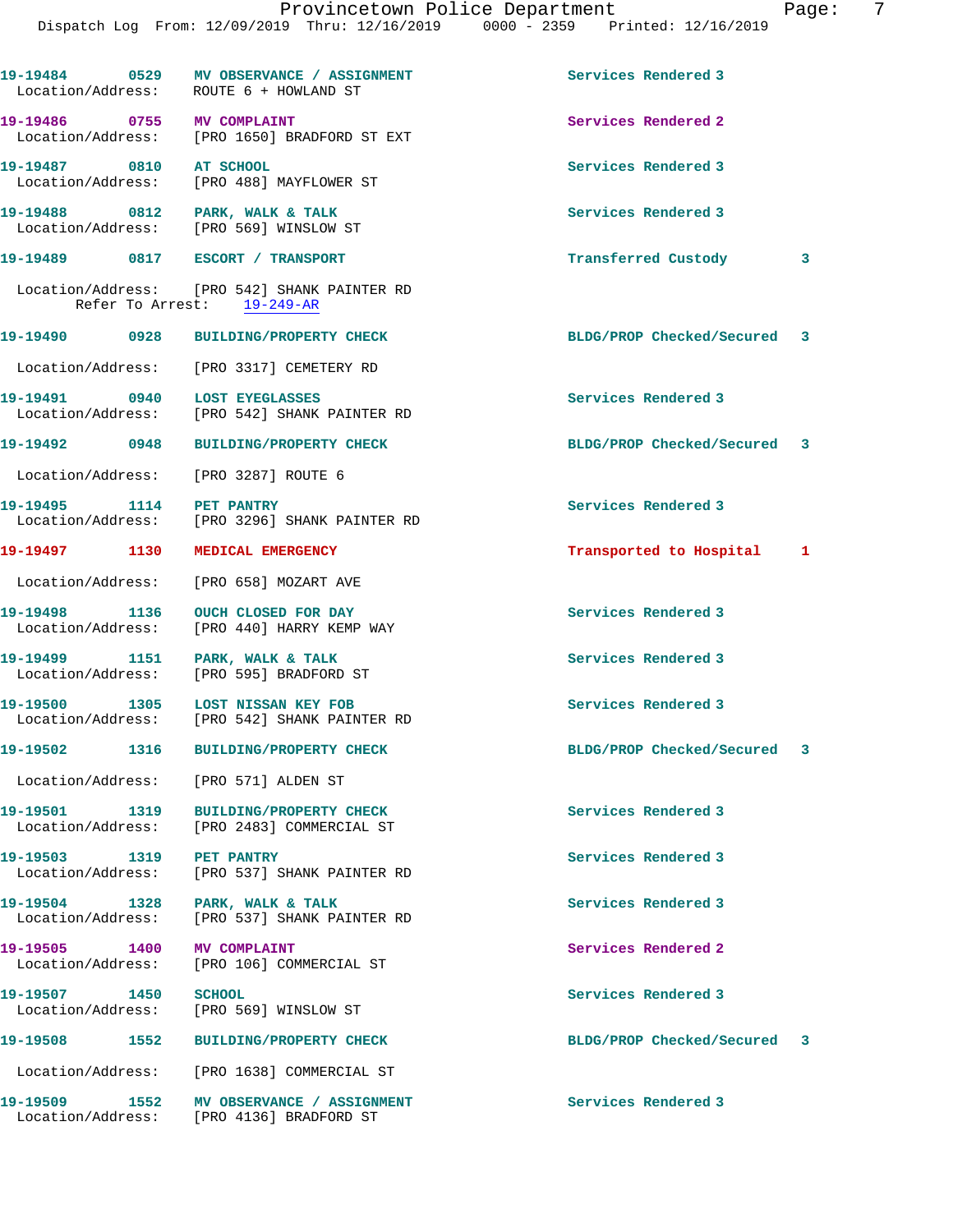Dispatch Log From: 12/09/2019 Thru: 12/16/2019 0000 - 2359 Printed: 12/16/2019 **19-19510 1552 GENERAL INFO Services Rendered 3**  Location/Address: [PRO 3430] COMMERCIAL ST **19-19511 1626 MV OBSERVANCE / ASSIGNMENT Services Rendered 3**  Location/Address: ROUTE 6 **19-19512 1725 GENERAL INFO No Action Required 3** Location/Address: MILLER HILL RD + BRADFORD ST **19-19513 1806 BUILDING/PROPERTY CHECK Services Rendered 3**  Location/Address: [PRO 3287] ROUTE 6 **19-19514 2139 BUILDING/PROPERTY CHECK Services Rendered 3**  Location/Address: [PRO 2898] JEROME SMITH RD **19-19515 2140 BUILDING/PROPERTY CHECK Services Rendered 3**  Location/Address: [PRO 3317] CEMETERY RD **19-19516 2150 BUILDING/PROPERTY CHECK Services Rendered 3**  Location/Address: [PRO 3259] MACMILLAN WHARF **19-19517 2348 BUILDING/PROPERTY CHECK Services Rendered 3**  Location/Address: [PRO 2206] PILGRIMS LANDING 19-19518 2353 MV OBSERVANCE / ASSIGNMENT **Services Rendered 3**  Location/Address: BRADFORD ST + RYDER ST **For Date: 12/13/2019 - Friday 19-19519 0004 BUILDING/PROPERTY CHECK Services Rendered 3**  Location/Address: [PRO 2483] COMMERCIAL ST **19-19520 0011 MV OBSERVANCE / ASSIGNMENT Services Rendered 3**  Location/Address: CONWELL ST + ROUTE 6 **19-19521 0025 BUILDING/PROPERTY CHECK Services Rendered 3**  Location/Address: [PRO 3430] COMMERCIAL ST **19-19522 0044 BUILDING/PROPERTY CHECK Services Rendered 3**  Location/Address: [PRO 3259] MACMILLAN WHARF **19-19523 0044 MEDICAL EMERGENCY Transported to Hospital 1** Location/Address: [PRO 2018] COMMERCIAL ST **19-19524 0113 BUILDING/PROPERTY CHECK Services Rendered 3**  Location/Address: [PRO 2540] RACE POINT RD **19-19526 0118 MV OBSERVANCE / ASSIGNMENT Services Rendered 3**  Location/Address: [PRO 530] SHANK PAINTER RD 19-19525 0121 MV OBSERVANCE / ASSIGNMENT **Services Rendered 3**  Location/Address: BRADFORD ST + HOWLAND ST **19-19527 0148 BUILDING/PROPERTY CHECK BLDG/PROP Checked/Secured 3** Location/Address: [PRO 182] COMMERCIAL ST **19-19528 0152 BUILDING/PROPERTY CHECK BLDG/PROP Checked/Secured 3** Location/Address: [PRO 530] SHANK PAINTER RD **19-19529 0156 BUILDING/PROPERTY CHECK Services Rendered 3** 

Location/Address: ROUTE 6 + SNAIL RD

Location/Address: [PRO 2499] RACE POINT RD

**19-19530 0208 MV OBSERVANCE / ASSIGNMENT Services Rendered 3** 

**19-19531 0209 BUILDING/PROPERTY CHECK Services Rendered 3**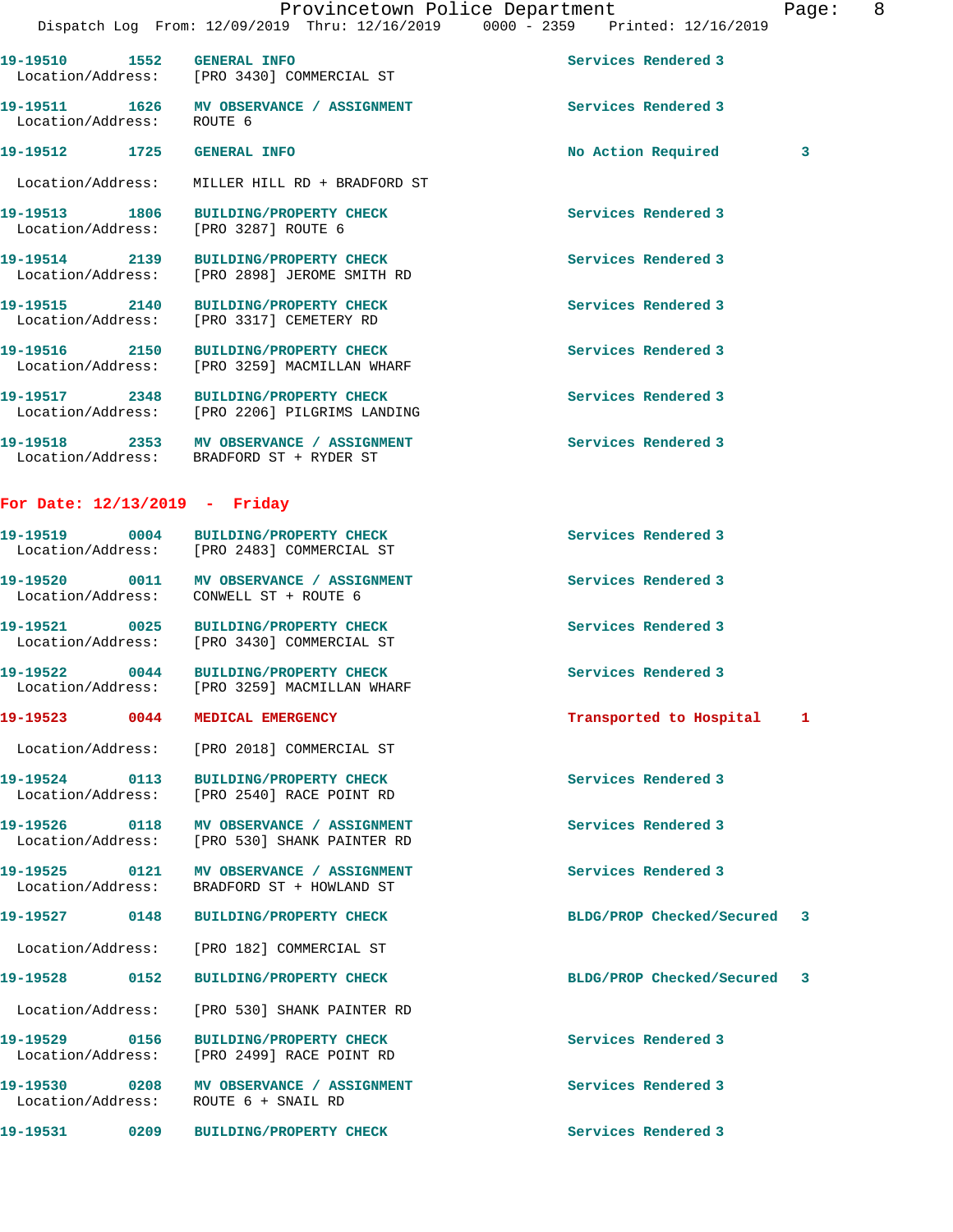|                                    | Provincetown Police Department<br>Dispatch Log From: 12/09/2019 Thru: 12/16/2019 0000 - 2359 Printed: 12/16/2019 |                             | Page: 9      |  |
|------------------------------------|------------------------------------------------------------------------------------------------------------------|-----------------------------|--------------|--|
|                                    | Location/Address: [PRO 75] CAPTAIN BERTIES WAY                                                                   |                             |              |  |
|                                    |                                                                                                                  | Services Rendered 3         |              |  |
|                                    | 19-19533 0240 BUILDING/PROPERTY CHECK                                                                            | BLDG/PROP Checked/Secured 3 |              |  |
|                                    | Location/Address: [PRO 1778] SHANK PAINTER RD                                                                    |                             |              |  |
| Location/Address:                  | 19-19534 0246 MV OBSERVANCE / ASSIGNMENT<br>SHANK PAINTER RD + JEROME SMITH RD                                   | Services Rendered 3         |              |  |
|                                    | 19-19535 0246 SUSPICIOUS ACTIVITY<br>Location/Address: [PRO 444] HIGH POLE HILL                                  | Unfounded 2                 |              |  |
|                                    | 19-19536 0531 MV OBSERVANCE / ASSIGNMENT<br>Location/Address: HOWLAND ST + ROUTE 6                               | Services Rendered 3         |              |  |
|                                    | 19-19537 0546 MV OBSERVANCE / ASSIGNMENT<br>Location/Address: [PRO 3287] ROUTE 6                                 | Services Rendered 3         |              |  |
|                                    | 19-19538 0553 BUILDING/PROPERTY CHECK<br>Location/Address: [PRO 2494] BRADFORD ST                                | Services Rendered 3         |              |  |
|                                    | 19-19539 0600 MV OBSERVANCE / ASSIGNMENT<br>Location/Address: ROUTE 6 + CONWELL ST                               | Services Rendered 3         |              |  |
| Location/Address: COOK ST          | 19-19540 0615 SERVICE CALL - POLICE                                                                              | Services Rendered 3         |              |  |
| 19-19541 0700 ANIMAL CALL          |                                                                                                                  | Transferred Custody         | $\mathbf{2}$ |  |
|                                    | Location/Address: [PRO 285] COMMERCIAL ST                                                                        |                             |              |  |
|                                    | 19-19542 0747 BUILDING/PROPERTY CHECK                                                                            | BLDG/PROP Checked/Secured 3 |              |  |
|                                    | Location/Address: [PRO 2500] COMMERCIAL ST                                                                       |                             |              |  |
|                                    | 19-19543 0749 PARK, WALK & TALK<br>Location/Address: [PRO 285] COMMERCIAL ST                                     | Services Rendered 3         |              |  |
| 19-19544 0806                      | AT SCHOOL<br>Location/Address: [PRO 569] WINSLOW ST                                                              | Services Rendered 3         |              |  |
| 19-19545 0808 AT SCHOOL            | Location/Address: [PRO 488] MAYFLOWER ST                                                                         | Services Rendered 3         |              |  |
| 19-19546 0911 ANIMAL CALL          |                                                                                                                  | Transferred Custody         | $\mathbf{2}$ |  |
|                                    | Location/Address: [PRO 3430] COMMERCIAL ST                                                                       |                             |              |  |
| 19-19547 1030 ANIMAL CALL          |                                                                                                                  | Transferred Custody         | 2            |  |
|                                    | Location/Address: [PRO 542] SHANK PAINTER RD                                                                     |                             |              |  |
|                                    | 19-19548 1044 MEDICAL EMERGENCY                                                                                  | Transported to Hospital     | 1            |  |
|                                    | Location/Address: [PRO 440] HARRY KEMP WAY                                                                       |                             |              |  |
| 19-19549 1113 ANIMAL CALL          |                                                                                                                  | Transferred Custody         | 2            |  |
|                                    | Location/Address: [PRO 52] BRADFORD ST                                                                           |                             |              |  |
| 19-19551 1323<br>Location/Address: | MEDICAL EMERGENCY<br>COOK ST                                                                                     | Services Rendered 1         |              |  |
|                                    | 19-19553 1326 FINGERPRINTS<br>Location/Address: [PRO 542] SHANK PAINTER RD                                       | Services Rendered 3         |              |  |
| 19-19552 1327 ASSIST CITIZEN       | Location/Address: [PRO 2518] ROUTE 6                                                                             | Services Rendered 3         |              |  |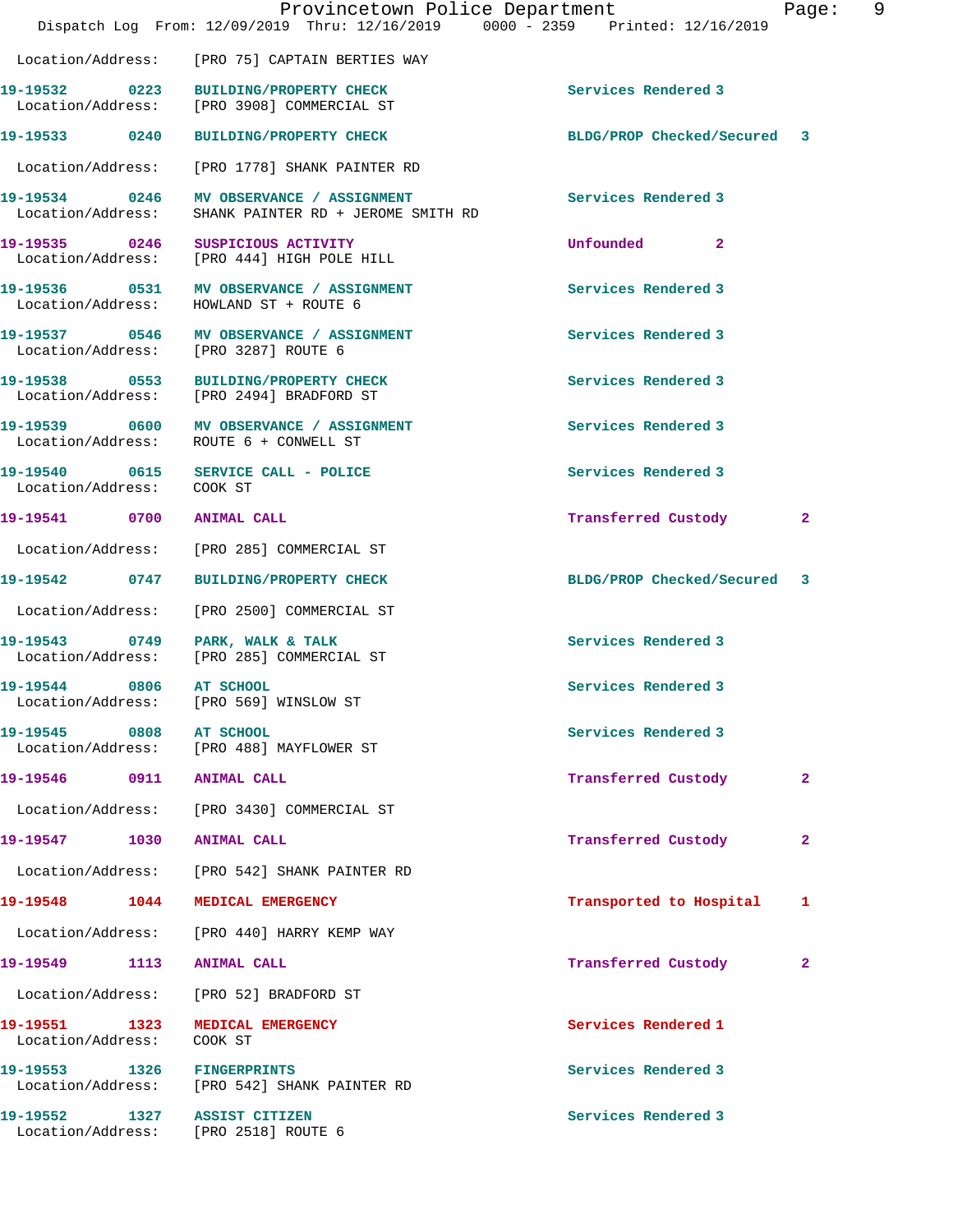Dispatch Log From: 12/09/2019 Thru: 12/16/2019 0000 - 2359 Printed: 12/16/2019 **19-19554 1331 MV STOP VERBAL WARNING 3**  Location/Address: [PRO 539] SHANK PAINTER RD **19-19555 1351 MV OBSERVANCE / ASSIGNMENT Services Rendered 3**  BRADFORD ST + RYDER ST **19-19556 1353 MEDICAL EMERGENCY Transported to Hospital 1** Location/Address: [PRO 3222] ALDEN ST **19-19557 1408 ANIMAL CALL Services Rendered 2**  [PRO 1189] COMMERCIAL ST **19-19558 1417 MV COMPLAINT Services Rendered 2**  Location/Address: ANTHONY ST + COMMERCIAL ST **19-19560 1449 SERVICE CALL - POLICE Services Rendered 3**  Location/Address: [PRO 569] WINSLOW ST **19-19561 1614 MV OBSERVANCE / ASSIGNMENT Services Rendered 3**  Location/Address: SHANK PAINTER RD + BROWNE ST **19-19562 1620 MEDICAL EMERGENCY Transported to Hospital 1** Location/Address: [PRO 1236] COMMERCIAL ST **19-19563 1659 MV DISABLED Services Rendered 2**  Location/Address: COURT ST + SHANK PAINTER RD 19-19564 1859 MV OBSERVANCE / ASSIGNMENT **Services Rendered 3**  Location/Address: BRADFORD ST + STANDISH ST **19-19565 1910 BUILDING/PROPERTY CHECK BLDG/PROP Checked/Secured 3** Location/Address: [PRO 3287] ROUTE 6 **19-19566 2013 BUILDING/PROPERTY CHECK BLDG/PROP Checked/Secured 3** Location/Address: [PRO 519] RACE POINT RD **19-19567 2049 MV OBSERVANCE / ASSIGNMENT Services Rendered 3**  Location/Address: BRADFORD ST + PEARL ST **19-19568 2105 BUILDING/PROPERTY CHECK Services Rendered 3**  Location/Address: [PRO 526] RYDER ST EXT **19-19569 2106 BUILDING/PROPERTY CHECK Services Rendered 3**  [PRO 3259] MACMILLAN WHARF **19-19570 2115 BUILDING/PROPERTY CHECK BLDG/PROP Checked/Secured 3** Location/Address: [PRO 519] RACE POINT RD **19-19571 2346 BUILDING/PROPERTY CHECK Services Rendered 3**  Location/Address: [PRO 3259] MACMILLAN WHARF **19-19572 2357 MV OBSERVANCE / ASSIGNMENT Services Rendered 3**  Location/Address: BRADFORD ST + RYDER ST **For Date: 12/14/2019 - Saturday 19-19573 0027 BUILDING/PROPERTY CHECK Services Rendered 3**  Location/Address: [PRO 2540] RACE POINT RD **19-19574 0048 BUILDING/PROPERTY CHECK Services Rendered 3**  Location/Address: [PRO 3908] COMMERCIAL ST

**19-19575 0055 BUILDING/PROPERTY CHECK Services Rendered 3**  Location/Address: [PRO 3033] COMMERCIAL ST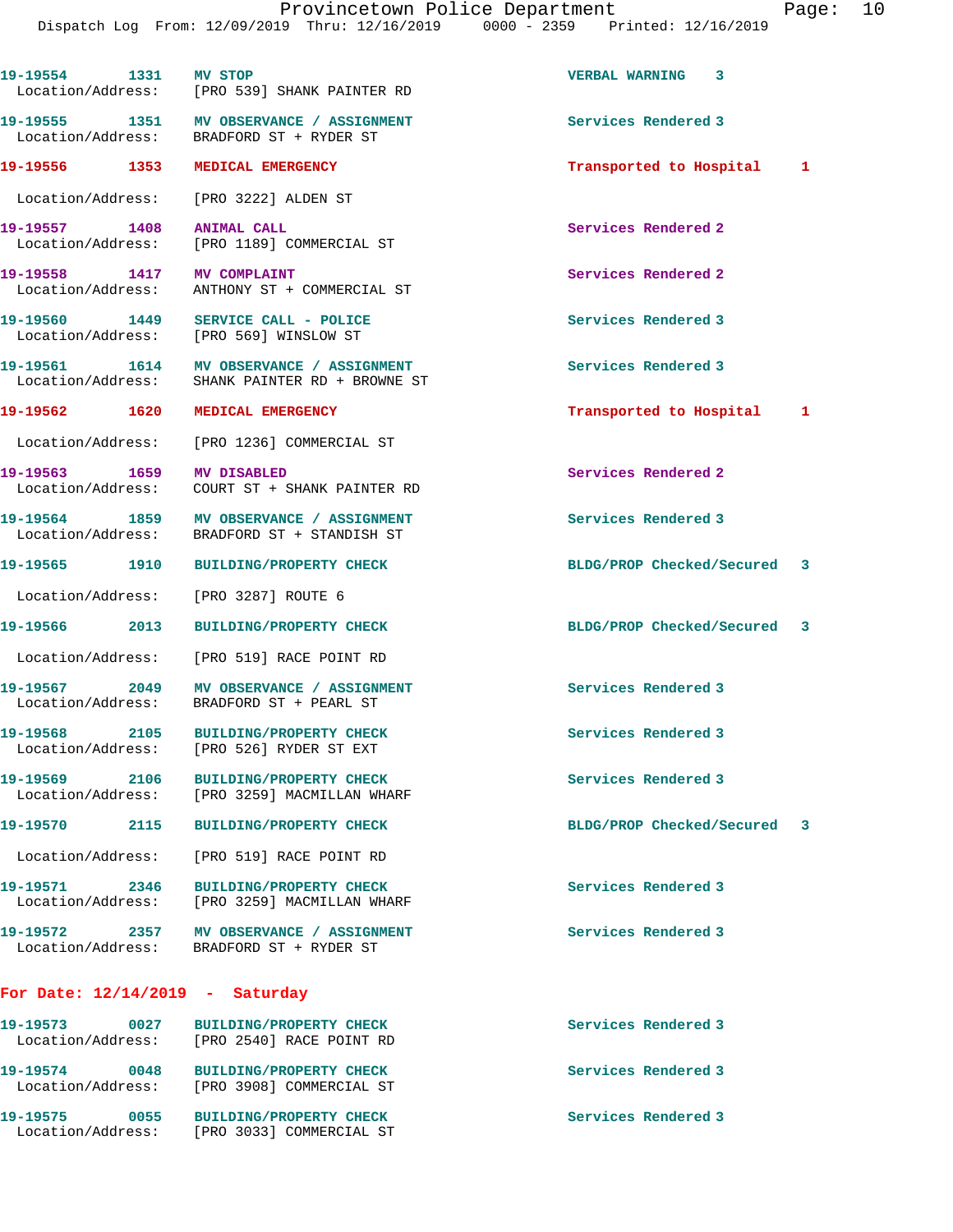Provincetown Police Department Fage: 11 Dispatch Log From: 12/09/2019 Thru: 12/16/2019 0000 - 2359 Printed: 12/16/2019 **19-19576 0104 MV STOP Citation / Warning Issued 3** Location/Address: BRADFORD ST + CARVER ST **19-19577 0132 MEDICAL EMERGENCY Services Rendered 1**  [PRO 3670] SHANK PAINTER RD **19-19578 0138 ASSIST CITIZEN Services Rendered 3**  Location/Address: [PRO 75] CAPTAIN BERTIES WAY 19-19579 0204 MV OBSERVANCE / ASSIGNMENT Services Rendered 3 Location/Address: BRADFORD ST + HOWLAND ST **19-19580 0218 MV OBSERVANCE / ASSIGNMENT Services Rendered 3**  Location/Address: BRADFORD ST + RYDER ST **19-19582 0529 BUILDING/PROPERTY CHECK Services Rendered 3**  Location/Address: [PRO 2898] JEROME SMITH RD **19-19583 0545 MV OBSERVANCE / ASSIGNMENT Services Rendered 3**  Location/Address: JEROME SMITH RD + SHANK PAINTER RD **19-19584 0551 MV OBSERVANCE / ASSIGNMENT Services Rendered 3**  Location/Address: CONWELL ST + ROUTE 6 19-19587 0809 PARK, WALK & TALK **Services Rendered 3**  Location/Address: COMMERCIAL ST **19-19586 0811 MV OBSERVANCE / ASSIGNMENT Services Rendered 3**  Location/Address: JEROME SMITH RD + SHANK PAINTER RD **19-19588 0901 BUILDING/PROPERTY CHECK BLDG/PROP Checked/Secured 3** Location/Address: [PRO 3259] MACMILLAN WHARF **19-19590 0912 HAZARDS Referred to Other Agency 2** Location/Address: [PRO 2418] JOHNSON ST **19-19591 0915 HAZARDS Referred to Other Agency 2** Location/Address: COURT ST **19-19592 0916 BUILDING/PROPERTY CHECK BLDG/PROP Checked/Secured 3** Location/Address: [PRO 2500] COMMERCIAL ST **19-19589 0918 BUILDING/PROPERTY CHECK Services Rendered 3**  Location/Address: [PRO 2483] COMMERCIAL ST **19-19593 0928 PARK, WALK & TALK Services Rendered 3**  Location/Address: [PRO 512] PRINCE ST **19-19594 1021 BUILDING/PROPERTY CHECK BLDG/PROP Checked/Secured 3** Location/Address: [PRO 571] ALDEN ST **19-19595 1050 PARK, WALK & TALK No Action Required 3** Location/Address: [PRO 1952] COMMERCIAL ST **19-19596 1100 BUILDING/PROPERTY CHECK Services Rendered 3**  Location/Address: [PRO 2194] COMMERCIAL ST **19-19598 1110 BUILDING/PROPERTY CHECK Services Rendered 3**  Location/Address: [PRO 3430] COMMERCIAL ST

19-19599 1115 MV OBSERVANCE / ASSIGNMENT **Services Rendered 3** Location/Address: [PRO 525] COMMERCIAL ST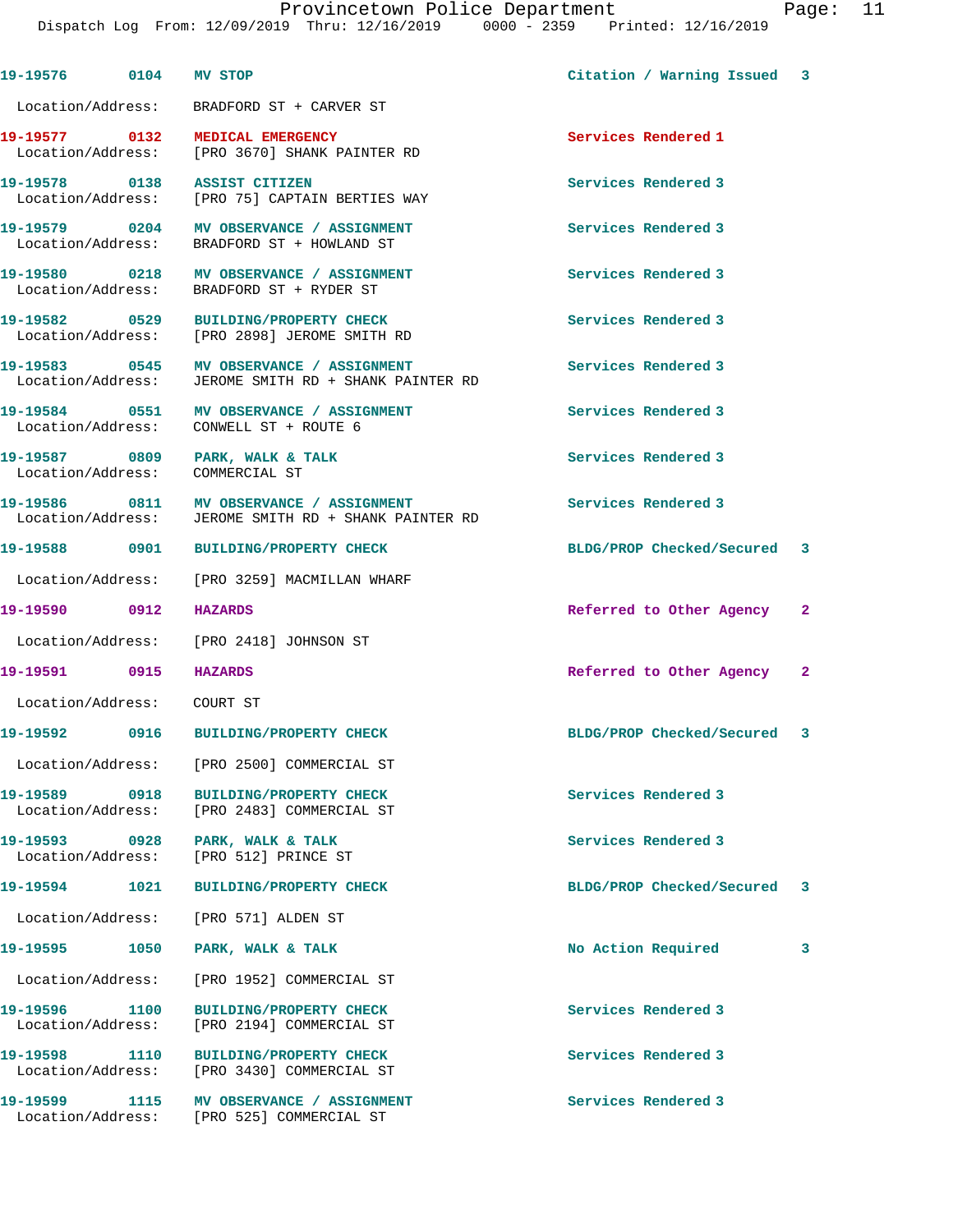| BLDG/PROP Checked/Secured 3 |
|-----------------------------|
|                             |
|                             |
|                             |
|                             |
|                             |
|                             |
|                             |
|                             |
| BLDG/PROP Checked/Secured 3 |
|                             |
|                             |
| BLDG/PROP Checked/Secured 3 |
|                             |
|                             |
|                             |
|                             |
| Transported to Hospital 1   |
|                             |
|                             |
|                             |
| BLDG/PROP Checked/Secured 3 |
|                             |
|                             |
|                             |
|                             |
|                             |
|                             |
|                             |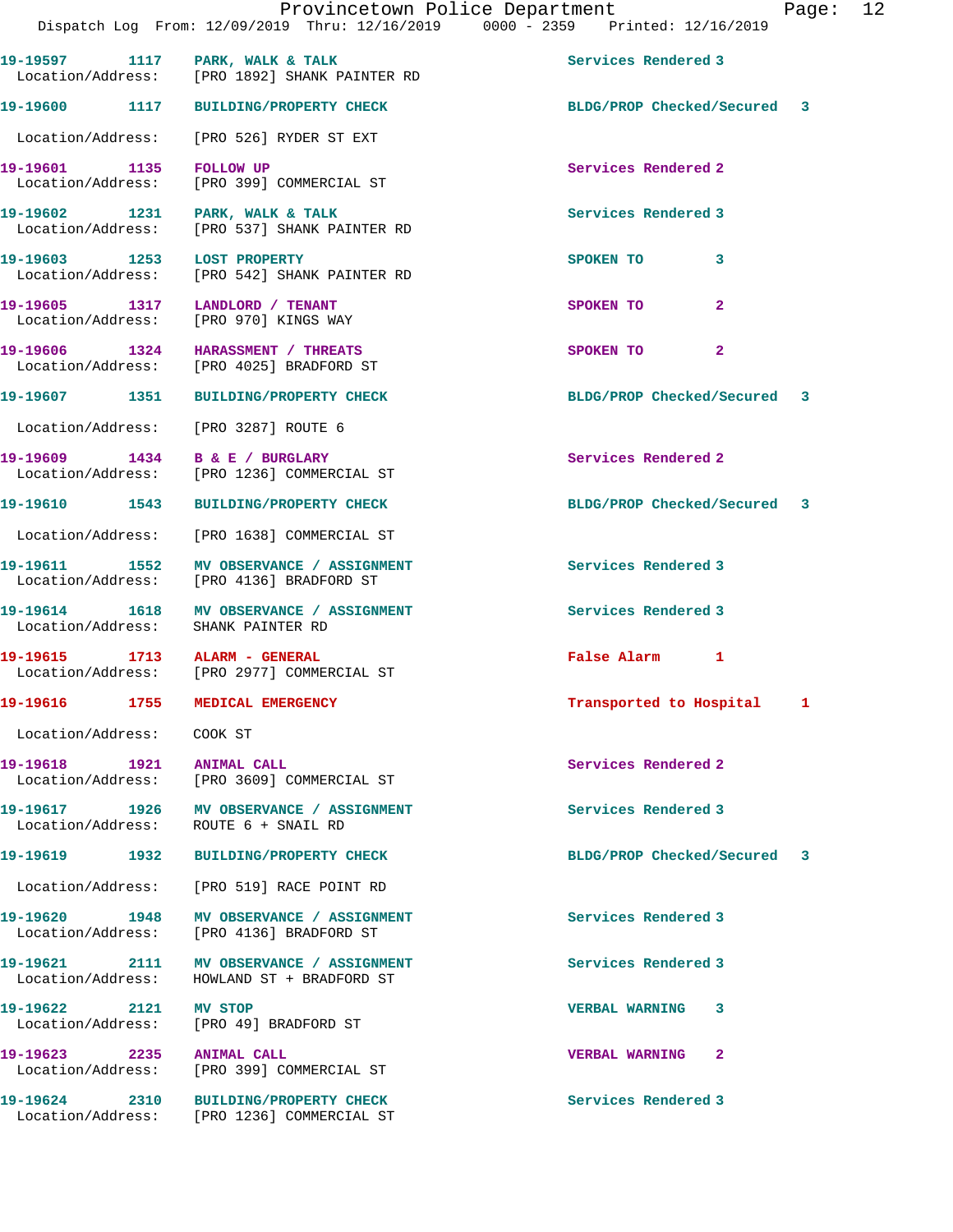|                                                                            | Provincetown Police Department<br>Dispatch Log From: 12/09/2019 Thru: 12/16/2019 0000 - 2359 Printed: 12/16/2019 |                             | Page: 13 |  |
|----------------------------------------------------------------------------|------------------------------------------------------------------------------------------------------------------|-----------------------------|----------|--|
|                                                                            | 19-19625 2330 MV OBSERVANCE / ASSIGNMENT<br>Location/Address: SHANK PAINTER RD + BROWNE ST                       | Services Rendered 3         |          |  |
|                                                                            | 19-19626 2348 BUILDING/PROPERTY CHECK<br>Location/Address: [PRO 3259] MACMILLAN WHARF                            | Services Rendered 3         |          |  |
| For Date: $12/15/2019$ - Sunday                                            |                                                                                                                  |                             |          |  |
| Location/Address: CONWELL ST + ROUTE 6                                     | 19-19627 0008 MV OBSERVANCE / ASSIGNMENT                                                                         | Services Rendered 3         |          |  |
|                                                                            | 19-19628 0009 BUILDING/PROPERTY CHECK<br>Location/Address: [PRO 530] SHANK PAINTER RD                            | Services Rendered 3         |          |  |
| 19-19630 0020 SUSPICIOUS ACTIVITY<br>Location/Address: [PRO 2237] PEARL ST |                                                                                                                  | Could Not Locate 2          |          |  |
|                                                                            | 19-19629 0023 MV OBSERVANCE / ASSIGNMENT<br>Location/Address: BRADFORD ST + STANDISH ST                          | Services Rendered 3         |          |  |
|                                                                            |                                                                                                                  | BLDG/PROP Checked/Secured 3 |          |  |
|                                                                            | Location/Address: [PRO 1886] BRADFORD ST                                                                         |                             |          |  |
|                                                                            | 19-19631 0102 MV OBSERVANCE / ASSIGNMENT<br>Location/Address: BRADFORD ST + RYDER ST                             | Services Rendered 3         |          |  |
|                                                                            |                                                                                                                  | Citation / Warning Issued 3 |          |  |
|                                                                            | Location/Address: BRADFORD ST + PRINCE ST                                                                        |                             |          |  |
|                                                                            | 19-19634 0145 MV OBSERVANCE / ASSIGNMENT<br>Location/Address: CAPTAIN BERTIES WAY + SHANK PAINTER RD             | Services Rendered 3         |          |  |
|                                                                            |                                                                                                                  | BLDG/PROP Checked/Secured 3 |          |  |
| Location/Address: [PRO 1780] JOHNSON ST                                    |                                                                                                                  |                             |          |  |
| 19-19636 0315 SUSPICIOUS ACTIVITY<br>Location/Address: CONANT ST           |                                                                                                                  | Services Rendered 2         |          |  |
| 19-19637 0457                                                              | BUILDING/PROPERTY CHECK                                                                                          | BLDG/PROP Checked/Secured   | 3        |  |
|                                                                            | Location/Address: [PRO 2859] BRADFORD ST                                                                         |                             |          |  |
|                                                                            | Location/Address: [PRO 537] SHANK PAINTER RD                                                                     | Services Rendered 3         |          |  |
|                                                                            | Location/Address: [PRO 433] RYDER ST EXT                                                                         | Services Rendered 3         |          |  |
|                                                                            | 19-19640 0538 BUILDING/PROPERTY CHECK<br>Location/Address: [PRO 2500] COMMERCIAL ST                              | Services Rendered 3         |          |  |
|                                                                            |                                                                                                                  | BLDG/PROP Checked/Secured 3 |          |  |
| Location/Address: [PRO 3921] ROUTE 6                                       |                                                                                                                  |                             |          |  |
| 19-19642 0832 LANDLORD / TENANT<br>Location/Address: [PRO 970] KINGS WAY   |                                                                                                                  | SPOKEN TO 2                 |          |  |
|                                                                            | 19-19643 1042 BUILDING/PROPERTY CHECK                                                                            | BLDG/PROP Checked/Secured 3 |          |  |
|                                                                            | Location/Address: [PRO 2499] RACE POINT RD                                                                       |                             |          |  |
| 19-19644 1121 FOLLOW UP                                                    | Location/Address: [PRO 3427] STABLE PATH                                                                         | Could Not Locate 2          |          |  |
|                                                                            | 19-19645 1153 MV OBSERVANCE / ASSIGNMENT<br>Location/Address: [PRO 4136] BRADFORD ST                             | Services Rendered 3         |          |  |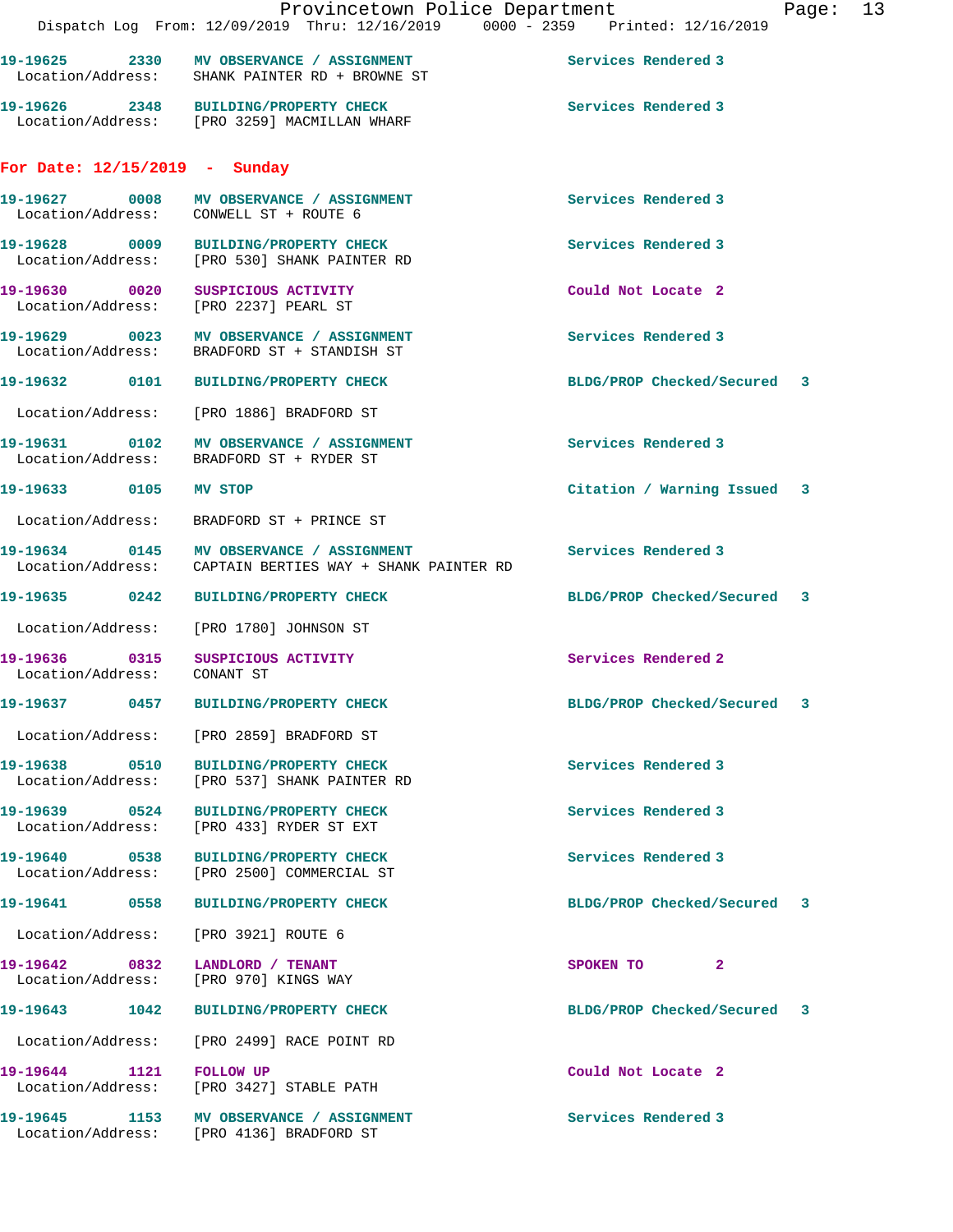| 19-19646 1252                                                 | ALARM - FIRE<br>Location/Address: [PRO 27] BRADFORD ST                                                              | False Alarm 1               |  |
|---------------------------------------------------------------|---------------------------------------------------------------------------------------------------------------------|-----------------------------|--|
| 19-19647 1320 BY-LAW VIOLATION<br>Location/Address: DUNCAN LN |                                                                                                                     | Could Not Locate 2          |  |
| 19-19648 1359 ANIMAL CALL                                     | Location/Address: BRADFORD ST + MILLER HILL RD                                                                      | <b>GONE ON ARRIVAL 2</b>    |  |
| 19-19649 1449 MEDICAL EMERGENCY                               |                                                                                                                     | Transported to Hospital 1   |  |
|                                                               | Location/Address: [PRO 1115] STANDISH ST                                                                            |                             |  |
|                                                               | 19-19650 1733 BUILDING/PROPERTY CHECK<br>Location/Address: [PRO 3259] MACMILLAN WHARF                               | Services Rendered 3         |  |
|                                                               | 19-19651 1733 BUILDING/PROPERTY CHECI<br>Location/Address: [PRO 526] RYDER ST EXT<br>BUILDING/PROPERTY CHECK        | Services Rendered 3         |  |
|                                                               | 19-19652 1734 BUILDING/PROPERTY CHECI<br>Location/Address: [PRO 433] RYDER ST EXT<br><b>BUILDING/PROPERTY CHECK</b> | Services Rendered 3         |  |
|                                                               | 19-19653 1742 MV OBSERVANCE / ASSIGNMENT<br>Location/Address: [PRO 4136] BRADFORD ST                                | Services Rendered 3         |  |
|                                                               | 19-19654 1921 MV OBSERVANCE / ASSIGNMENT<br>Location/Address: BRADFORD ST + SHANK PAINTER RD                        | Services Rendered 3         |  |
| Location/Address: ROUTE 6 + SNAIL RD                          | 19-19655 2348 MV OBSERVANCE / ASSIGNMENT                                                                            | Services Rendered 3         |  |
| 19-19656 2350 BAR CHECK                                       | Location/Address: [PRO 2737] COMMERCIAL ST                                                                          | Services Rendered 3         |  |
| For Date: $12/16/2019$ - Monday                               |                                                                                                                     |                             |  |
|                                                               | 19-19657 0015 BUILDING/PROPERTY CHECK<br>Location/Address: [PRO 3259] MACMILLAN WHARF                               | Services Rendered 3         |  |
|                                                               |                                                                                                                     | BLDG/PROP Checked/Secured 3 |  |
|                                                               | Location/Address: RYDER ST + BRADFORD ST                                                                            |                             |  |
|                                                               | Location/Address: [PRO 2540] RACE POINT RD                                                                          | Services Rendered 3         |  |
| 19-19660 0136                                                 | MV OBSERVANCE / ASSIGNMENT<br>Location/Address: ROUTE 6 + CONWELL ST                                                | Services Rendered 3         |  |
|                                                               |                                                                                                                     | BLDG/PROP Checked/Secured 3 |  |
|                                                               | Location/Address: [PRO 569] WINSLOW ST                                                                              |                             |  |
| 19-19662 0209                                                 | <b>BUILDING/PROPERTY CHECK</b>                                                                                      | BLDG/PROP Checked/Secured 3 |  |
|                                                               | Location/Address: [PRO 488] MAYFLOWER ST                                                                            |                             |  |
| Location/Address:                                             | SNAIL RD + ROUTE 6                                                                                                  | Services Rendered 3         |  |
|                                                               |                                                                                                                     | BLDG/PROP Checked/Secured 3 |  |
|                                                               | Location/Address: [PRO 1778] SHANK PAINTER RD                                                                       |                             |  |
|                                                               |                                                                                                                     | BLDG/PROP Checked/Secured 3 |  |
|                                                               | Location/Address: [PRO 516] RACE POINT RD                                                                           |                             |  |
| 19–19666                                                      | 0518 MV OBSERVANCE / ASSIGNMENT                                                                                     | Services Rendered 3         |  |